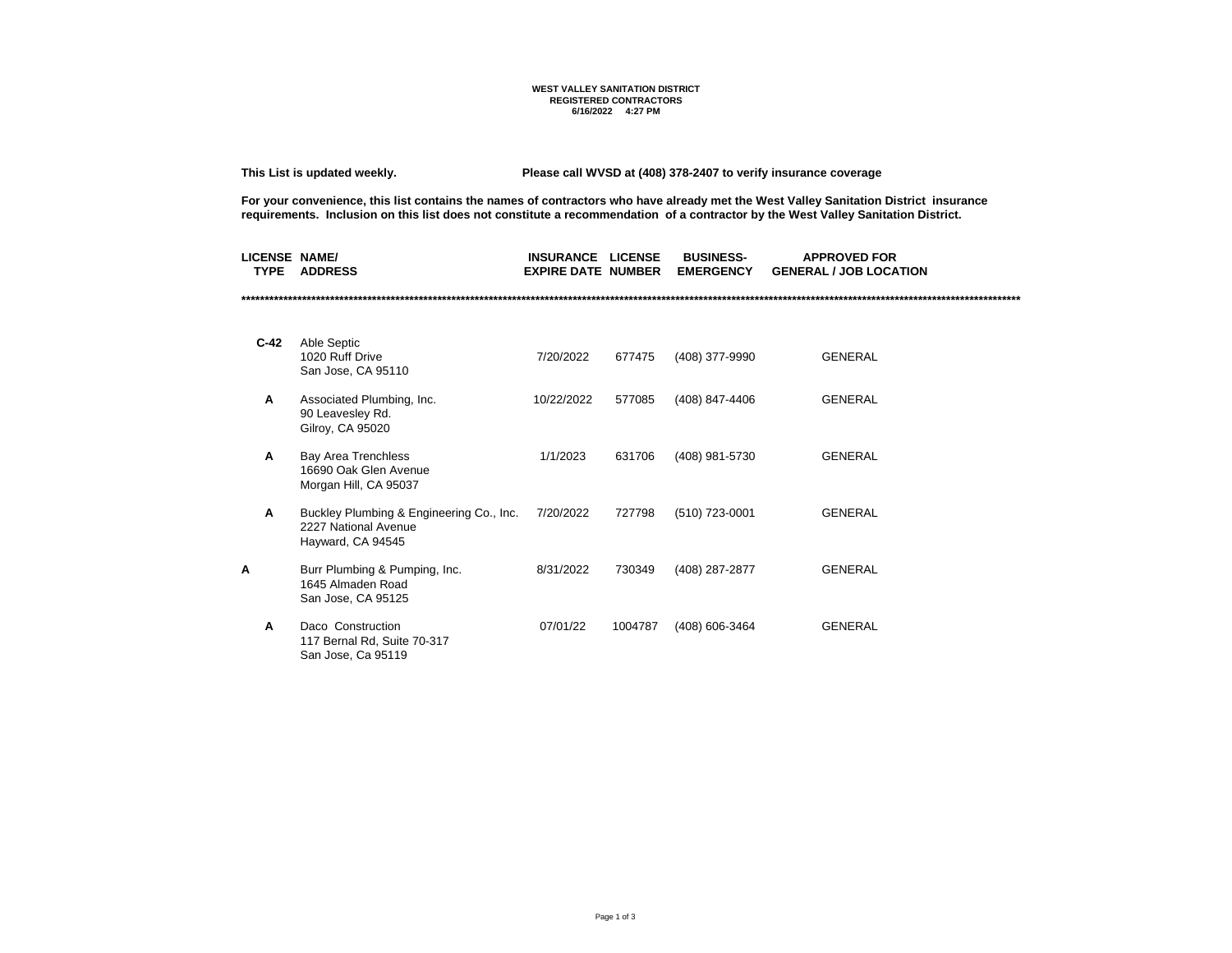## **WEST VALLEY SANITATION DISTRICT REGISTERED CONTRACTORS 6/16/2022 4:27 PM**

**This List is updated weekly. Please call WVSD at (408) 378-2407 to verify insurance coverage** 

**For your convenience, this list contains the names of contractors who have already met the West Valley Sanitation District insurance requirements. Inclusion on this list does not constitute a recommendation of a contractor by the West Valley Sanitation District.**

| <b>LICENSE NAME/</b><br><b>TYPE</b> | <b>ADDRESS</b>                                                            | <b>INSURANCE</b><br><b>EXPIRE DATE NUMBER</b> | <b>LICENSE</b> | <b>BUSINESS-</b><br><b>EMERGENCY</b> | <b>APPROVED FOR</b><br><b>GENERAL / JOB LOCATION</b> |  |
|-------------------------------------|---------------------------------------------------------------------------|-----------------------------------------------|----------------|--------------------------------------|------------------------------------------------------|--|
|                                     |                                                                           |                                               |                |                                      |                                                      |  |
| Α                                   | Geer's Excavating, Inc.<br>978 Chestnut St.<br>San Jose, CA 95110         | 02/09/23                                      | 878784         | (408) 297-4337                       | <b>GENERAL</b>                                       |  |
| A                                   | $J$ & M, Inc.<br>6700 National Drive<br>Livermore, CA 94550               | 10/01/22                                      | 176709         | (925) 724-0300                       | <b>GENERAL</b>                                       |  |
| A                                   | J. Johnson & Company, Inc.<br>600 Calabasas Road<br>Watsonville, CA 95076 | 08/09/22                                      | 794964         | (831) 722-8452                       | <b>GENERAL</b>                                       |  |
| Α                                   | Mello Pipelines, Inc.<br>260 McGlincey Lane<br>Campbell, CA 95008         | 08/01/22                                      | 775880         | (408) 377-6103                       | <b>GENERAL</b>                                       |  |
| Α                                   | Pacific Plumbing & Sewer<br>329 Sango Ct.<br>Milpitas, CA 95035           | 02/19/23                                      | 745976         | (408) 894-9120                       | <b>GENERAL</b>                                       |  |